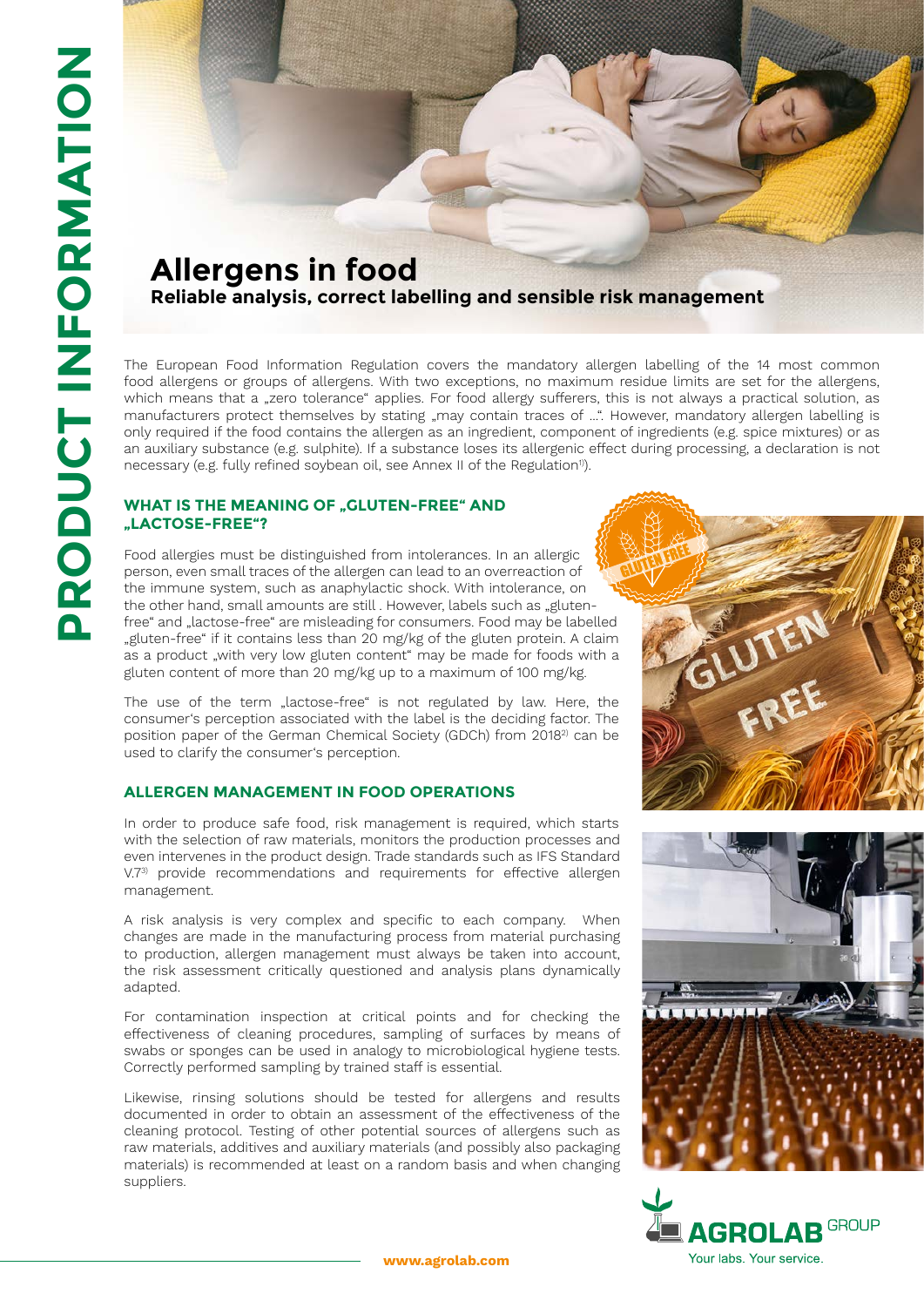The end product control ensures the assured specifications at the time of delivery to the trade. For this purpose, retained samples (at least beginning / middle / end) of a production batch should be taken for later checks.

Despite all precautionary measures, allergen transfer can occur unintentionally during the packaging of different products on a production line. In such cases, the only thing that helps the entrepreneur out of the product liability trap is the aforementioned notice "May contain traces of ..." and usually leaves the allergen sufferer at a loss.

# **WHAT ANALYTICAL TOOLS ARE AVAILABLE?**

A distinction is made between direct quantitative allergen determination methods and indirect detection methods, which generally only allow qualitative statements.

#### **ELISA method (Enzyme-linked Immunosorbent Assay) - direct quantitative detection**

Using a specific antibody, we capture the allergen from the sample and bind it to the surface of a well on a so-called microtitre plate. A second antibody, to which an enzyme is coupled, attaches to the fixed allergen molecule. If a special substrate is added, a photometrically measurable reaction product is formed. The allergen concentration is then determined via a calibration curve.

Specific antibodies cannot always be generated against food allergens. Both cross-reactivities and a change in the allergenic proteins during production can lead to altered detection behaviour.

#### **Real-time PCR – indirect detection**

In such cases, indirect detection is used, in which traces of characteristic species DNA can be detected in the sample. After isolation of the total DNA, the DNA sequence characteristic for the respective allergenic ingredient can be amplified in a real-time PCR (polymerase chain reaction) and made visible with specific fluorescence probes. If this characteristic DNA is detected, the probability is high that the corresponding allergen is also present in the sample. Advantage: If several characteristic DNA sequences of allergenic components are to be detected in one product, a more cost-effective multiplex PCR can be used.

#### **PCR detection not suitable for egg and milk**

The PCR method cannot be used for the detection of egg and milk components. In this case, it is not specific enough and would show a positive result even with corresponding meat components.

#### **OTHER FOOD ALLERGENS**

Lactose and sulphur dioxide/sulphite are no proteins, but are nevertheless allergens or can lead to intolerances. Their determination is carried out by means of ion chromatography (IC), liquid chromatographic separation with mass spectroscopic detection (LC-MS) or classical chemical methods.

Research has been going on for some time on a multi-method for the determination of the most important allergens in a single analysis, but so far no really robust method has been presented that could replace the currently established methods on an equal basis.



## **DETECTION LIMIT**

All methods have a detection limit (and limit of quantification) that is in principle always greater than zero. Thus, a 100% absence of an allergen in a sample can never be confirmed analytically.



# **Comparison of ELISA and PCR**

The applicability of the two technologies in processed foods also depends on the stability of the respective protein under the processing conditions. While in heated foods the target proteins sought may already be denatured, DNA as a target is stable for a longer time even at higher temperatures and PCR is preferable to ELISA. Conversely, nucleic acids in foods with low pH, e.g. pickled vegetables, are degraded more quickly than some proteins, which favours the use of an ELISA method.

Both methods are established standard procedures in routine use and are largely comparable in terms of sensitivity.

For some allergens it has therefore proven useful in practice to use a combination of FLISA- and PCR-based methods for the mutual confirmation of results.